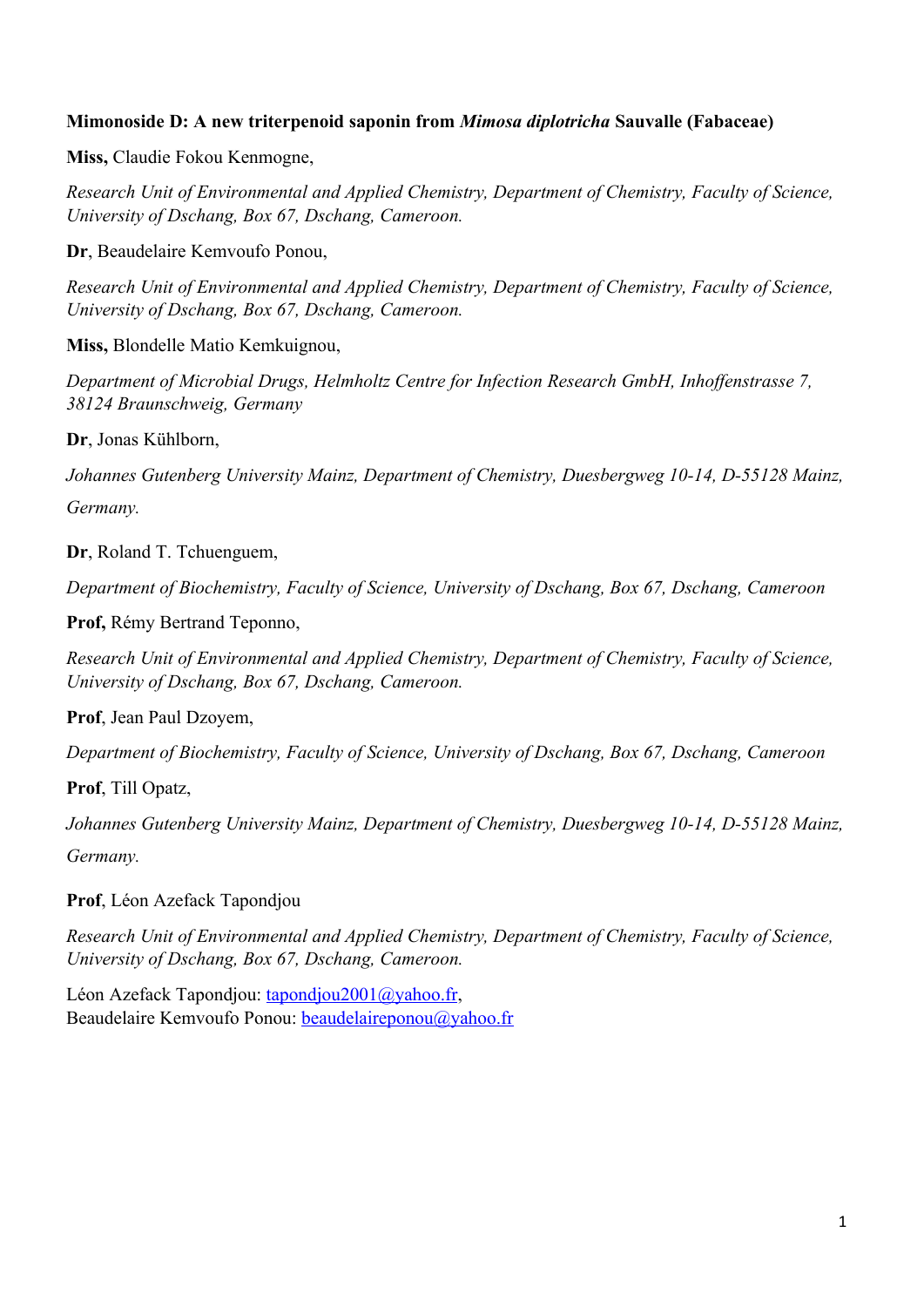# **Mimonoside D: A new triterpenoid saponin from** *Mimosa diplotricha* **Sauvalle (Fabaceae)**

#### **Abstract**

A new triterpenoid saponin (Mimonoside D: 3-*O*-*α*-L-arabinopyranosyl-3*β*-hydroxyolean-12-en-28-oic acid 28- *O*-*β*-D-xylopyranosyl-(1→2)-*β*-D- glucopyranoside ester (**1**)) was isolated from the aerial parts of *Mimosa diplotricha* Sauvalle together with nine known compounds: 7,4ʹ-dihydroxyflavone (**2**), kaempferol (**3**), lupeol (**4**), betulinic acid (**5**), *β*-sitosterol (**6**), *β*-sitosterol-3-*O*-*β*-D-glucopyranoside (**7**), lutein (**8**), 5,2ʹ-dihydroxy-7,4ʹ,5ʹtrimethoxyflavone (**9**) and vitexin (**10**). Their structures were elucidated on the basis of spectroscopic (1D and 2D nuclear magnetic resonance) and high-resolution mass spectrometric data as well as by comparison of their spectral data with those of related compounds. Compounds **2**, **7** and **8** had already been isolated from *M. diplotricha*, while compounds **3**, **4**, **5** and **6** have been isolated from other *Mimosa* species. Compound **2** moderately inhibited *Proteus mirabilis* (MIC = 32 µg/mL), weakly inhibited *Pseudomonas aeruginosa* (MIC = 64 µg/mL) and very weakly inhibited *Staphylococcus aureus* (MIC = 128 µg/mL) and *Enterococus faecalis* (MIC = 128 µg/mL).

*Key words:* Fabaceae, *Mimosa diplotricha*, Triterpenoid saponin, antimicrobial activity.

### **1. Introduction**

Infectious diseases remain responsible for about one quarter of deaths worldwide, causing at least 10 million deaths per year, mainly in the tropical countries (Dye 2014). Many of them are associated with known microorganisms such as bacteria (*Staphylococcus aureus, Enterococcus faecalis*, *Escherichia coli*, *Pseudomonas aeruginosa* and *Proteus mirabilis*) and fungi (*Candida albicans*, *Candida parapsilopsis*, *Candida krusei*, *Candida glabrata* and *Candida dubiniensis*). Ketoconazole and ciprofloxacin-based combinations are the most commonly used against fungi and bacteria, respectively. But the high cost and the low availability in rural areas is still an important health problem. Therefore, there is a need to develop alternative drugs to fight against infectious diseases. Medicinal plants including some *Mimosa* species (Meckes-Lozoya et al. 1990; Ighodaro et al. 2015, Oliveira et al. 2017), are known as promising sources of potential antimicrobial compounds. *Mimosa diplotricha* Sauvalle (Fabaceae) is an erect shrub or a scrambling climber. It is native to Mexico and Central America and also present in tropical Africa. The whole plant of *M. diplotricha* is used in Formosan folk medicine as an analgesic, anticancer remedy, antidote, hemostatic agent, and tranquilizer (Chiu et al. 1998). Previous phytochemical studies of *M. diplotricha* led to the isolation of chalcone-lignoids, meroterpenoids (Chiou et al. 2016), flavonoids (Lin et al. 2011), and a carotenoid (Largo et al. 1997). In our continuous search for potentially interesting new and bioactive secondary metabolites from Cameroonian medicinal plants,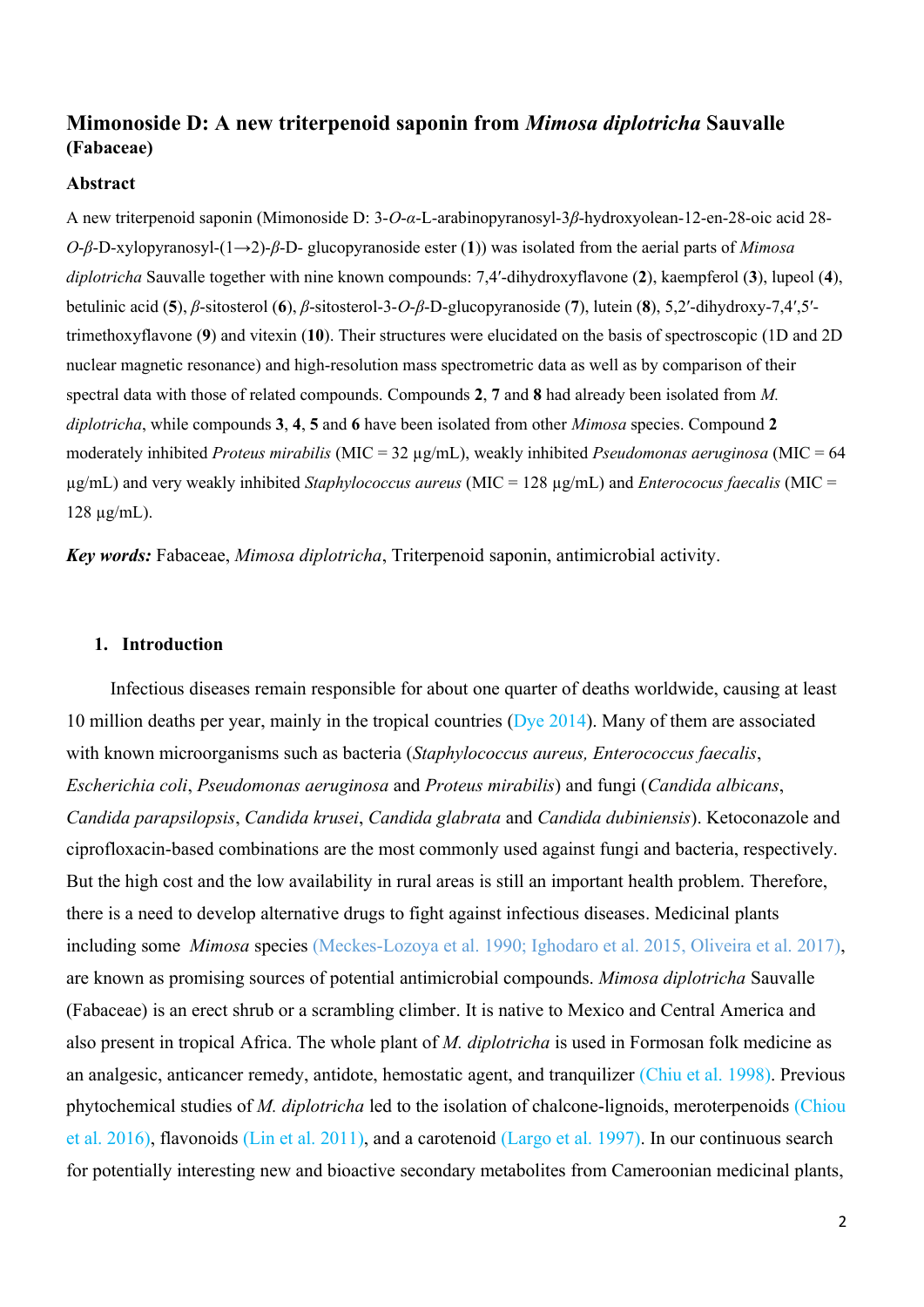we undertook a phytochemical investigation of the MeOH extract of this plant. We herein describe the isolation and structure elucidation of a new tritepenoid saponin trivially named mimonoside D (1) together with nine known compounds. Triterpenoids saponins are naturally occurring sugar conjugates of triterpenes. The major isolated compounds were investigated for their antimicrobial activity.

### **2. Results and discussion**

### *2.1. Isolation and structure elucidation*

The methanolic extract of *M. diplotricha* aerial part was subjected to column chromatography on silica gel and Sephadex LH-20 to afford one previously undescribed compound (**1**) together with nine known metabolites: 7,4ʹ-dihydroxyflavone (**2**) (Yoo et al. 2004), kaempferol (**3**) (Li et al. 2008), lupeol (**4**) (Kaundal et al. 2017) betulinic acid (**5**) (Bisoli et al. 2008), *β*-sitosterol (**6**) (Chaturvedula and Prakash 2012; Hoet et al. 2007), *β*-sitosterol-3-*O*-*β*-D-glucopyranoside (**7**) (Kowa et al. 2016; Nadella et al. 2012), lutein (**8**) (Largo et al. 1997; Šivel et al. 2014), 5,2ʹ-dihydroxy-7,4ʹ,5ʹ-trimethoxyflavone (**9**) (Zidorn 2015), and vitexin (**10**) (Vázquez et al. 2001).

Compound 1 was isolated as a colorless amorphous powder. Its molecular formula  $C_{44}H_{74}O_{16}$  was deduced from its HR-ESI-MS spectrum which showed pseudo molecular ion peak at *m/z* 905.4870 [M+Na]<sup>+</sup> (calcd for C<sub>46</sub>H<sub>74</sub>O<sub>16</sub>Na<sup>+</sup>, 905.4869) and  $m/z$  883.5051 [M+H]<sup>+</sup> (calcd for C<sub>46</sub>H<sub>75</sub>O<sub>16</sub><sup>+</sup>, 883.5050). The <sup>1</sup>H NMR spectrum of 1 showed signals of seven tertiary methyl groups  $\delta_H$  0.68 (H-26), 0.76 (H-24), 0.87 (H-25/H-30), 0.88 (H-29), 0.96 (H-23) and 1.08 (H-27). It also exhibited one olefinic proton signal at  $\delta_H$  5.16 (br s, H-12), one oxygen-bearing methine proton at  $\delta_H$  3.01 (H-3). The <sup>13</sup>C NMR spectrum of 1 showed one signal of a carboxylic ester group at  $\delta_c$  175.1 (C-28), as well as two olefinic carbon atom signals at  $\delta_c$  121.5 (C-12) and 143.4 (C-13). The <sup>1</sup>H and <sup>13</sup>C NMR spectral data of 1 in comparison with those reported in the literature (Mahato and Kundu 1994) revealed that **1** was an olean-12-ene derivative. Taken together, the <sup>1</sup>H and <sup>13</sup>C NMR data allowed to identify the aglycone of **1** as oleanolic acid (Ponou et al. 2014). Signals of three anomeric protons at  $\delta_H$  4.12 (d,  $J = 6.5$ , H-1'), 5.33  $(d, J = 8.0, H-1")$  and 4.49 (overlapping,  $H-1$ <sup>""</sup>) were also observed, giving HSQC correlations with three anomeric carbons at  $\delta_c$  105.8, 91.8 and 103.9, respectively. The identification of protons belonging to each sugar unit and their assignment to the respective carbon atoms were deduced from <sup>1</sup>H,<sup>1</sup>H COSY and HSQC experiments starting from anomeric protons. Extensive 2D NMR analysis and evaluation of the spin-spin coupling constants and chemical shifts of the sugar part allowed the identification of one *β*glucopyranosyl (Glc), one *β*-xylopyranosyl (Xyl) and one *α*-arabinopyranosyl (Ara) units (Bock and Pedersen 1983; Zhou et al. 2013). The presence of these sugars was further evidenced through acid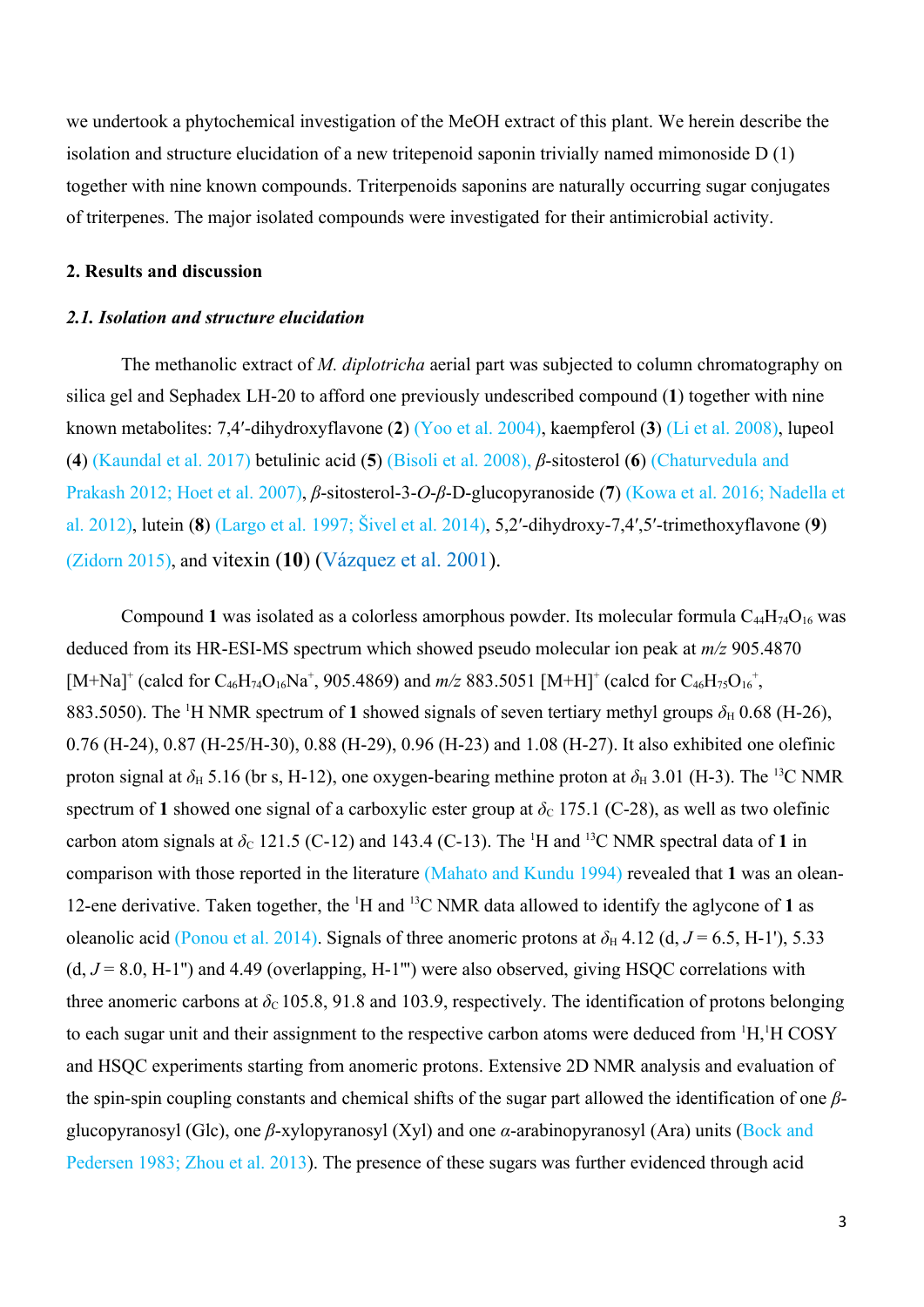hydrolysis followed by comparative thin layer chromatography with standard sugar samples (See the experimental part). Literature survey of bidesmosidic pentacyclic triterpenoid saponins from Fabaceae species showed that, the sugar chains are preferably attached at C-3 and C-28 (Jiang et al. 1991; Nzowa et al. 2010; Noté et al. 2009). In the case of triterpenoid saponins possessing betulinic, oleanolic or ursolic acid as aglycone, C-3 of the aglycone resonates at about 88.8 ppm (Harinantenaina et al. 2002; Huan et al. 1998; Nguyen et al. 2009). The downfield shift observed for C-3 ( $\delta_c$ 87.6) and the upfield shift for C-28 ( $\delta_c$  175.1) reflected the bidesmosidic nature of compound 1. Furthermore, the HMBC correlations observed between the anomeric proton atoms at  $\delta_H$  4.12 (H-1') and 5.33 (H-1'') and the carbon atoms at  $\delta_c$  87.6 (C-3) and 175.1 (C-28), respectively evidenced the linkage positions of the sugar chains. The interglycosidic linkage site of the sugar chain at C-28 was deduced from the additional HMBC correlation depicted between the anomeric protons at  $\delta_H$  4.49 (H-1''') and the carbon at  $\delta$ <sub>C</sub> 78.6 (C-2'). The absolute configuration D (for glucose and xylose) and L (for arabinose) were tentatively assigned based on the fact that D-glucose, D-xylose and L-arabinose are widely distributed in Fabaceae species (Jiang et al. 1991; Nzowa et al. 2010; Noté et al. 2009). Thus, the structure of compound **1** was elucidated as 3-*O*-*α*-L-arabinopyranosyl-3*β*-hydroxyolean-12-en-28-oic acid 28-*O*-*β*-D-xylopyranosyl-(1→2)-*β*-D- glucopyranoside ester, a new triterpenoid saponin trivially named mimonoside D. Compounds **2-8** have been previously described from other *Mimosa* species. Compounds **2**, **7** and **8** have been isolated from *M. diplotricha* (Chiou et al. 2016; Largo et al. 1997), **3** was reported from *M. pigra* (Yusuf et al. 2003), **4** from *M. artemisiana* (Nascimento et al. 2012), **5** and **6** from *M. ceasalpiniifolia* (Monção et al. 2015) (Figure 1).

### *2.2. Antimicrobial activity*

Since saponins (Dinda et al. 2010) and flavonoids (Xie et al. 2015; Farhadi et al. 2019) have been shown to possess a wide range of pharmacological properties including antimicrobial activity and considering the antimicrobial results previously obtained with extracts from other *Mimosa* species (Meckes-Lozoya et al. 1990; Ighodaro et al. 2015), the major isolated compounds were investigated for their antifungal activity on a selection of five isolates of *Candida*. They were also tested for their antibacterial capacity against five bacterial strains. Among the tested compounds, only 7,4ʹdihydroxyflavone (**2**) moderately inhibited *Proteus mirabilis* (MIC = 32 µg/mL), weakly inhibited *Pseudomonas aeruginosa* (MIC = 64 µg/mL) and very weakly inhibited *Staphylococcus aureus* (MIC = 128 µg/mL) and *Enterococus faecalis* (MIC = 128 µg/mL). Compound **9** was weakly active against *Proteus mirabilis* with an MIC of 64 μg/mL. Compound **2** was more active against *Proteus mirabilis* compared to **9**. These data are in agreement with the antibacterial activities reported for flavones which showed that the presence of the hydroxy group at C-7 is vital for the antibacterial activity (Farhadi et al.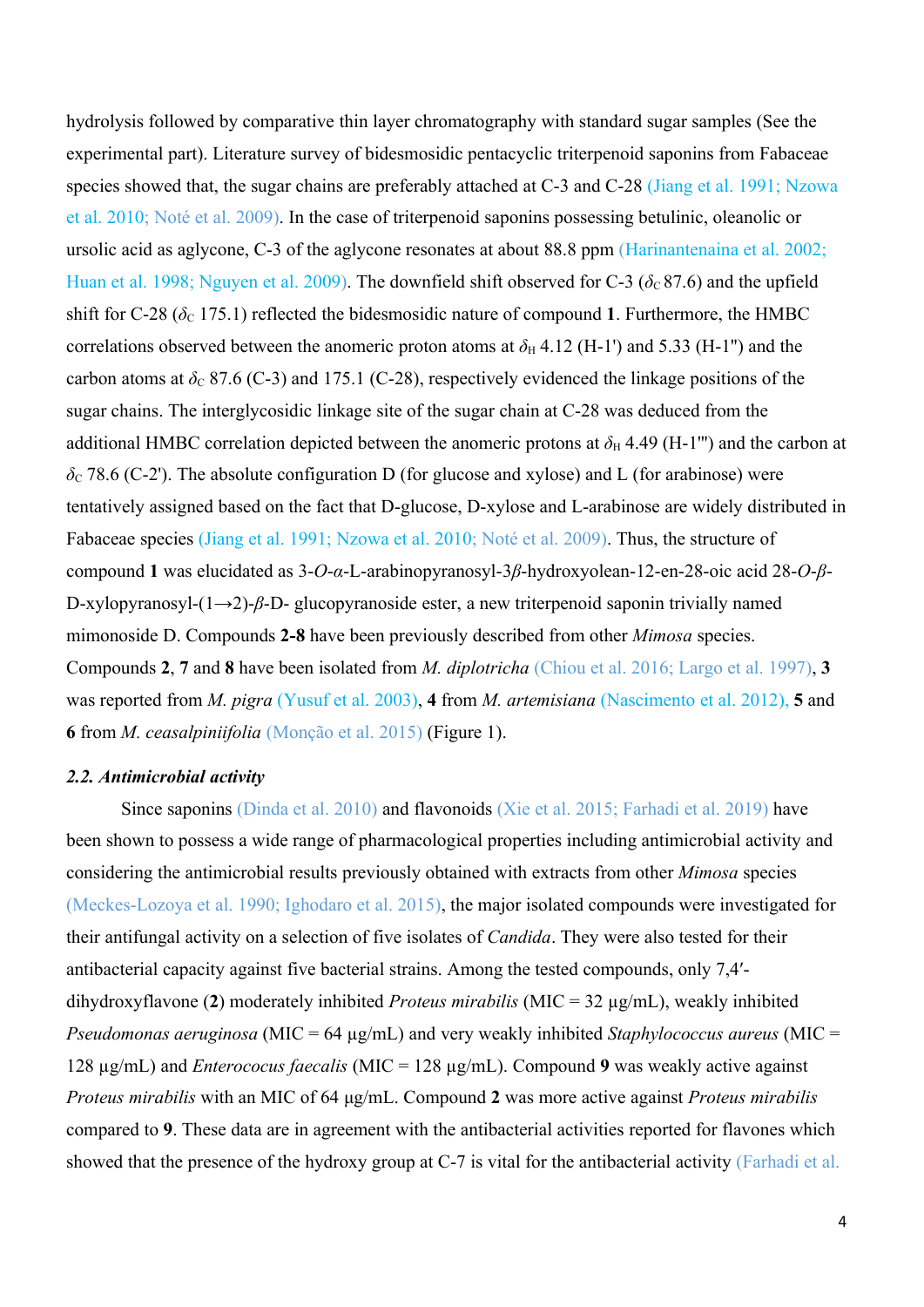2019). Nevertheless, the activity can be increased by the presence of a hydroxy group at C-5 and considerably decreased through methylation of O-7 (Farhadi et al. 2019). The reducing effect of *O*methylation on the antioxidant activity of flavonoids was previously reported and attributed to the difference in the hydrophobicity and planarity of the molecule (Musialik et al. 2009). Compound **1** was inactive against all the microbial strains. To the best of our knowledge, this is the first report on the antibacterial activity of a 7,4ʹ-dihydroxyflavone. All the tested compounds were inactive against *Candida* isolates (Table 1).

# **3. Materials and methods**

### *3.1. General experimental procedures and instrumentation*

Optical rotations were determined with a Perkin Elmer (Überlingen, Germany) 241 MC polarimeter (using the sodium D line and a quartz cuvette with a 10 cm path length and 0.5 mL volume). HR-ESI-MS were carried out on an Agilent 6210 ESI-TOF mass spectrometer. <sup>1</sup>H and <sup>13</sup>C NMR spectra were performed in deuterated solvents on a Bruker AVANCE III 600 MHz spectrometer (Bruker, Germany) (600 MHz for <sup>1</sup>H and 150 MHz for <sup>13</sup>C). All chemical shifts ( $\delta$ ) are given in ppm with reference to tetramethylsilane (TMS) as internal standard, and the coupling constants (*J*) are in Hz. Column chromatography was performed using 63-200 µm and 32-63 µm mesh silica gel 60 (Merck), and Sephadex LH-20. Fractions were monitored by TLC using Merck precoated silica gel sheets (60 F254), and spots were visualized under UV light (254 and 365 nm) and by spraying with  $50\%$  H<sub>2</sub>SO<sub>4</sub> and heating at 110 °C. TLC plates were developed with *n*-hexane-EtOAc, EtOAc-MeOH and EtOAc-MeOH-H<sub>2</sub>O mixtures.

# *3.2 Plant material*

The aerial parts of *M. diplotricha* were collected in Dschang (West Region of Cameroon) in October 2017. The plant was identified by Mr. E. Ngansop of the National Herbarium of Cameroon, Yaounde, where a voucher specimen (N°34031/HNC) was deposited.

# *3.3 Extraction and isolation*

Air dried and pulverized aerial parts of *M. diplotricha* (3 kg) were macerated three times, each with 10 L of 95 % MeOH for 24 hours. After filtration and evaporation of the filtrate under reduced pressure, 109.4 g of residue was obtained. A part (104.4 g) of this residue was fractionated on silica gel (63-200 µm) column chromatography eluted with the mixture *n*-hexane-EtOAc with increasing polarity (from 100:0 to 0:100) then, with EtOAc-MeOH (from 100:0 to 50:50), to afford eight fractions (A-H).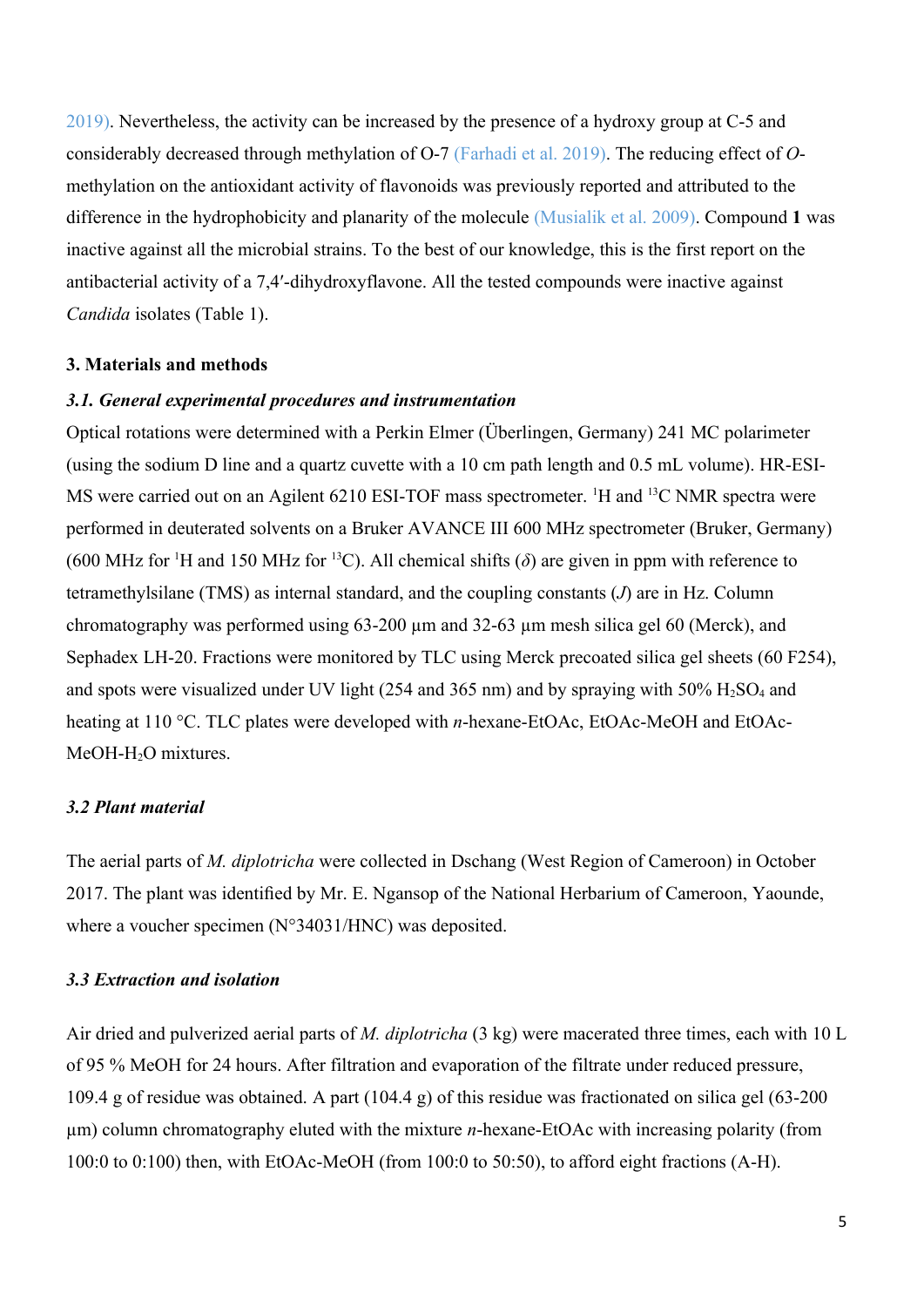Compounds **4** (10.3 mg), **6** (50.5 mg) and **7** (15.3 mg) crystallized in fractions B, C, and F, respectively, and were isolated by filtration. Sephadex LH-20 column chromatography of fraction D (3.92 g) using MeOH as eluent led to two sub-fractions, D1 and D2. The purification of sub-fraction D1 (1.47 g) on silica gel (32-63 µm) by column chromatography with isocratic elution using *n*-hexane-EtOAc (70:30) yielded compounds **8** (11.5 mg) and **5** (40.6 mg) while compound **3** (3 mg) crystallized from subfraction D2. Fraction E was repeatedly chromatographed on silica gel (32-63 µm) column using *n*hexane-EtOAc (30:70) leading to the isolation of compounds **2** (27.6 mg) and **9** (6 mg). Sephadex LH-20 separation of fraction G (14.1 g) using MeOH as eluent gave two main sub-fractions, G1 and G2. The isocratic elution of the sub-fraction G**1** on silica gel column chromatography with a mixture EtOAc-MeOH-H2O (95:5:2) afforded compound **1** (5 mg) while silica gel column chromatography of G2 using EtOAc-MeOH (98:2) allowed to obtain compound **10** (5 mg).

# *3.3.1. Mimonoside D (1)*

White amorphous powder (MeOH);  $[a]_D^{20} = +11.6$  (c = 3.13 mg/mL, DMSO); <sup>1</sup>H NMR (600 MHz, DMSO-d6): *δ*H (ppm) **Aglycone**: 5.16 (brs, H-12), 3.01 (o, H-3), 2.73 (dd, *J* = 13.7 and 4.1 Hz, H-18), 1.79 (H-11), 1.74 (o, H-15), 1.70 (o, H<sub>1</sub>-2), 1.63 (o, H<sub>1</sub>-19), 1.62 (o, H<sub>1</sub>-16), 1.58 (o, H<sub>1</sub>-21), 1.55 (o, H<sub>2</sub>-2), 1.50 (o, H<sub>1</sub>-1), 1.47 (o, H<sub>2</sub>-21, H<sub>1</sub>-6 and H-9), 1.36 (o, H<sub>1</sub>-7), 1.29 (o, H<sub>2</sub>-6), 1.26 (o, H<sub>2</sub>-7), 1.23 (o, H<sub>1</sub>-22), 1.08 (s, H-27), 1.07 (o, H<sub>2</sub>-16), 1.06 (o, H<sub>2</sub>-19), 0.96 (s, H-23), 0.88 (s, H-29 and H<sub>2</sub>-22), 0.87 (s, H-25 and H-30), 0.76 (s, H-24), 0.71 (H-5), 0.68 (s, H-26); **Glucose:** 5.33 (d, *J* = 8.0 Hz, H-1ʹ), 3.60 (o, H<sub>1</sub>-6'), 3.46 (o, H<sub>2</sub>3'), 3.42 (o, H<sub>2</sub>-6' and H<sub>2</sub>2'), 3.18 (o, H<sub>2</sub>5'), 3.17 (o, H<sub>2</sub>4'); **Arabinose:** 4.12 (d,  $J = 6.5$ Hz, H-1ʺ), 3.64 (o, H1-5ʺ), 3.63 (o, H-3ʺ), 3.59 (o, H-4ʺ), 3.34 (o, H2-5ʺ), 3.32 (o, H-2ʺ); **Xylose:** 4.49 (overlapping, H-1<sup>'''</sup>), 3.58 (o, H<sub>1</sub>-5<sup>'''</sup>), 3.50 (ddd,  $J = 9.3$ , 6.5 and 2.5 Hz, H-4<sup>'''</sup>), 3.08 (dd,  $J = 9.3$  and 8.6 Hz, H-3ʹʹʹ), 2.99 (o, H2-5 ʹʹʹ), 2.93 (dd, *J* = 8.6 and 7.5 Hz, H-2ʹʹʹ) and <sup>13</sup>C-NMR (150 MHz, DMSOd6): *δ*C (ppm) **Aglycone**: C-1 (38.0), C-2 (25.4), C-3 (87.6), C-4 (38.7), C-5 (54.9), C-6 (17.7), C-7 (32.7), C-8 (38.9), C-9 (47.0), C-10 (36.2), C-11 (22.9), C-12 (121.5), C-13 (143.4), C-14 (41.1), C-15 (27.5), C-16 (22.0), C-17 (45.9), C-18 (40.4), C-19 (45.5), C-20 (30.2), C-21 (33.2), C-22 (31.4), C-23 (27.6), C-24 (16.4), C-25 (15.1), C-26 (16.6), C-27 (25.4), C-28 (175.2), C-29 (32.2), C-30 (23.3); **Glucose:** C-1ʹ (91.8), C-2ʹ (78.6), C-3ʹ (76.8), C-4ʹ (69.4), C-5ʹ (77.5), C-6ʹ (60.5); **Arabinose:** C-1ʺ (105.8), C-2ʺ (72.6), C-3ʺ (71.9), C-4ʺ (70.9), C-5ʺ(65.0); **Xylose:** C-1ʹʹʹ(103.9), C-2ʹʹʹ (74.1) , C-3ʹʹʹ (76.4), C-4''' (70.0), C-5''' (65.7); HR-ESI-MS  $m/z$  905.4870 [M+Na]<sup>+</sup> (calcd for C<sub>46</sub>H<sub>74</sub>O<sub>16</sub>Na<sup>+</sup>, 905.4869).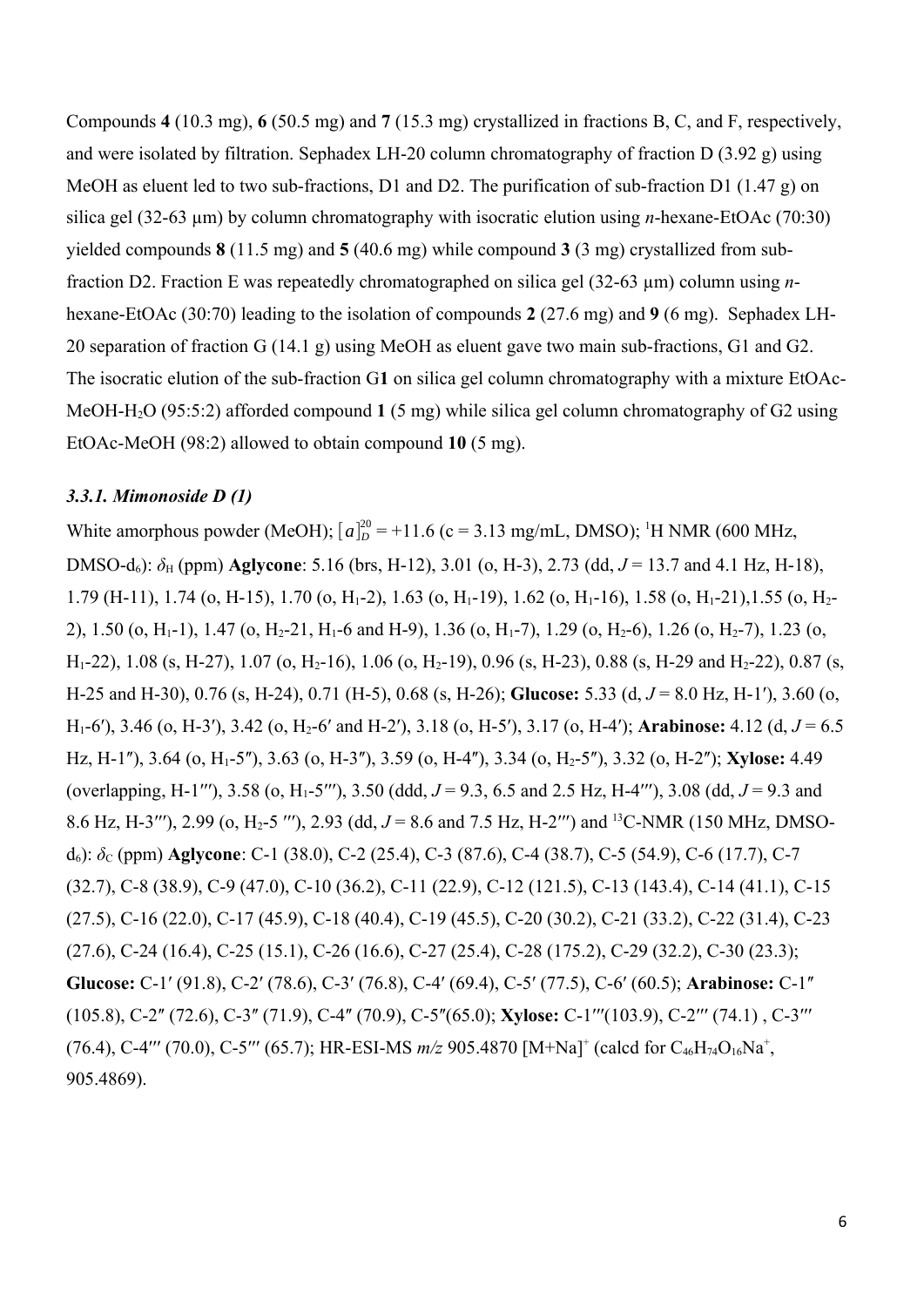### *3.4. Acid Hydrolysis of compound 1*

Compound **1** (0.3 mg) was heated in 1 M HCl (0.1 mL) at 90°C for 3 hours. After neutralization with NH<sub>4</sub>OH followed by extraction with CHCl<sub>3</sub>, the aqueous layer was evaporated in vacuo to give a crude sugar residue. The resulting residue was analysed by TLC using EtOAc-MeOH-H2O-AcOH (70-20-10- 0.5) in comparison with standard sugars (Sigma, Germany). The spots of the product on TLC were identical to those of D-glucose (Rf 0.36), D-xylose (Rf 0.62) and L-arabinose (Rf 0.46)

### *3.5 Antimicrobial assay*

The antimicrobial activity of the major isolated compounds was determined by broth microdilution assay method as previously described (Dzoyem et al. 2018). Four strains of bacteria obtained from the American Type Culture Collection and one isolate from the *Centre Pasteur de Yaounde* (Cameroon) were used. They included: *Staphylococcus aureus* ATCC 1026, *Enterococcus faecalis* ATCC 29212, *Escherichia coli* ATCC25922, *Pseudomonas aeruginosa* ATCC74117 and *Proteus mirabilis*. Five clinical isolate of fungal were also used: *Candida albicans*, *Candida parapsilopsis*, *Candida krusei*, *Candida glabrata* and *Candida dubiniensis*. They were isolated and identified from clinical samples at the Research Unit of Microbiology and Antimicrobial Substances of the University of Dschang. Ketoconazole and ciprofloxacin (Sigma, Germany) were used as standard drug references.

# **4. Conclusion**

A new triterpenoid saponin namely mimonoside D was isolated from the aerial parts of *Mimosa diplotricha* together with nine known secondary metabolites. The structures of the isolated compounds were determined on the basis of extensive NMR, mass spectroscopic data, and by comparison of their NMR data with those reported in the literature. The isolation of a triterpenoid saponin from *M. diplotricha* is in perfect agreement with the results previously reported from Fabaceae species. They are well known to be a rich source of triterpenoid saponins having an oleanane-type skeleton as aglycone (Jiang et al. 1991; Nzowa et al. 2010; Noté et al. 2009). The major isolated compounds were investigated for their antimicrobial activity on a selection of five fungal and five bacterial strains. 7,4ʹdihydroxyflavone (**2**) moderately inhibited *Proteus mirabilis* (MIC = 32 µg/mL), weakly inhibited *Pseudomonas aeruginosa* (MIC = 64 µg/mL) and very weakly inhibited *Staphylococcus aureus* (MIC = 128 µg/mL) and *Enterococus faecalis* (MIC = 128 µg/mL). From the above results, 7,4ʹdihydroxyflavone seems to be the main antibacterial constituent of the aerial parts of *Mimosa diplotricha.*

### **Acknowledgements**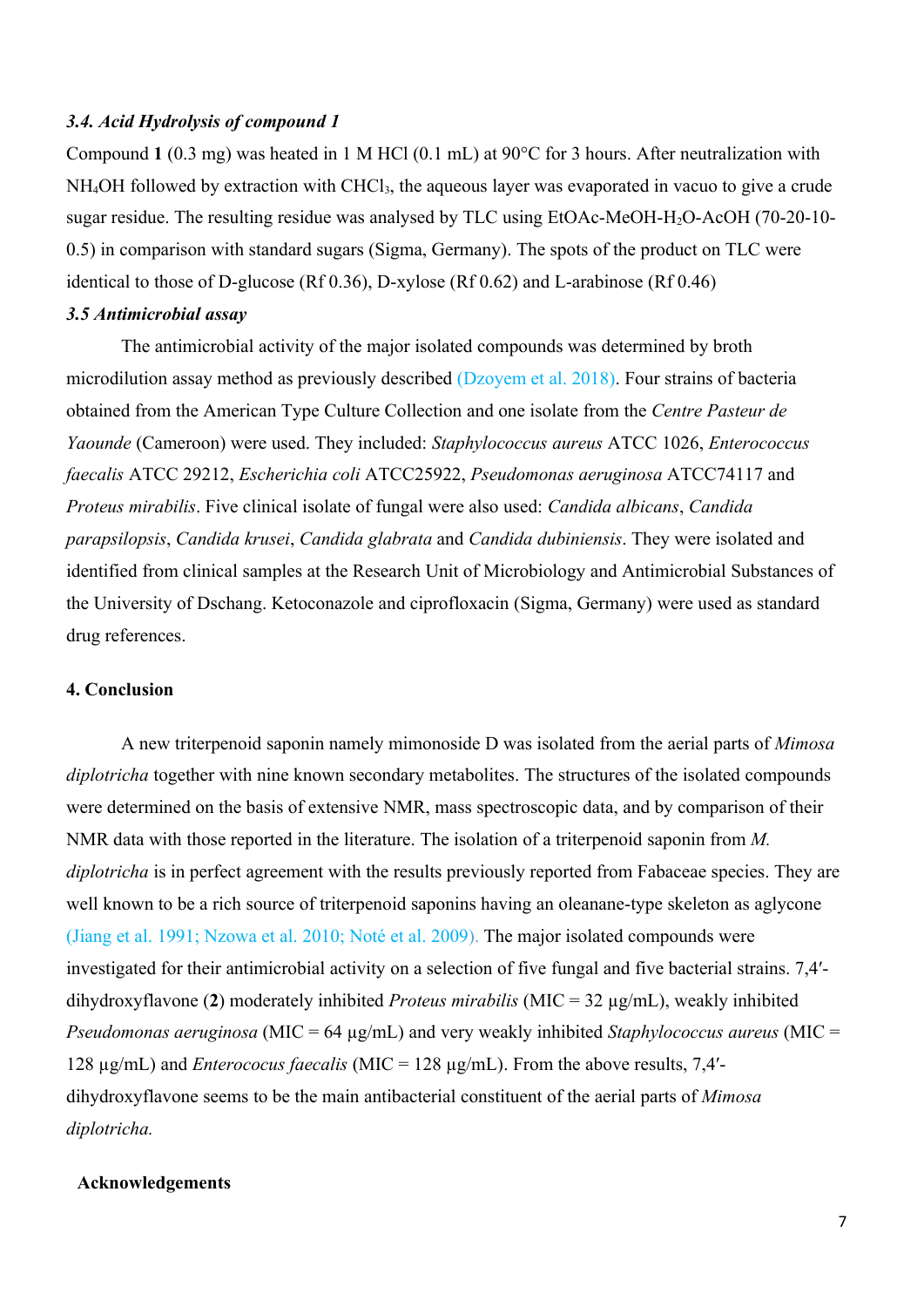The authors are grateful to the Alexander von Humboldt Foundation (AvH), Bonn, Germany for the financial support of this work. We thank the Rhineland Palatinate Center of Natural Products Research, Mainz, Germany for funding part of the analytical chemistry involved.

### **Conflicts of Interest**

The authors confirm that this article content has no conflict of interest.

### **References**

Bisoli E, Garcez WS, Hamerski L, Tieppo C, Garcez FR. 2008. Bioactive pentacyclic triterpenes from the stems of *Combretum laxum*. Molecules 13:2717-2728.

Bock K, Pedersen C. 1983. Carbon-13 nuclear magnetic resonance spectroscopy of monosaccharides. Adv Carbohyd Chem Bi. 41:27-66.

Chaturvedula VSP, Prakash I. 2012. Isolation of stigmasterol and β-sitosterol from the dichloromethane extract of *Rubus suavissimus*. Int Curr Pharmaceut J. 1:239-242.

Chiou CT, Shen CC, Tsai TH, Chen YJ, Lin LC. 2016. Meroterpenoids and chalcone-lignoids from the roots of *Mimosa diplotricha.* J Nat Prod. 79:2439-2445.

Chiu NY, Change KH. 1998. The illustrated medicinal plants of Taiwan; Southern Materials Center Inc Taipei.1:5-99.

Dinda B, Debnath S, Mohanta B C, Harigaya Y. 2010. Naturally occurring triterpenoid saponins. Chem Biodivers. 7:2327-2580.

Dye C. 2014. After 2015: Infectious diseases in a new era of health and development. Philos Trans R Soc Lond B Biol Sci. 369, 20130426. https://doi.org/10.1098/rstb.2013.0426

Dzoyem JP, Tchamgoue J, Tchouankeu JC, Kouam SF, Choudhary MI, Bakowsky U. 2018. Antibacterial activity and cytotoxicity of flavonoids compounds isolated from *Pseudarthria hookeri* Wight & Arn. (Fabaceae). South Afr J Bot. 114:100-103.

Farhadi F, Khameneh B, Iranshahi M, Iranshahy M. 2019. Antibacterial activity of flavonoids and their structure-activity relationship: An update review. Phytother Res. 33:13-40.

Harinantenaina L, Kasai R, Yamasaki K, 2002. Cussosaponins A-E, triterpene saponins from the leaves of *Cussonia racemosa*, a Malagasy endemic plant. Chem Pharm Bull. 501290-1293.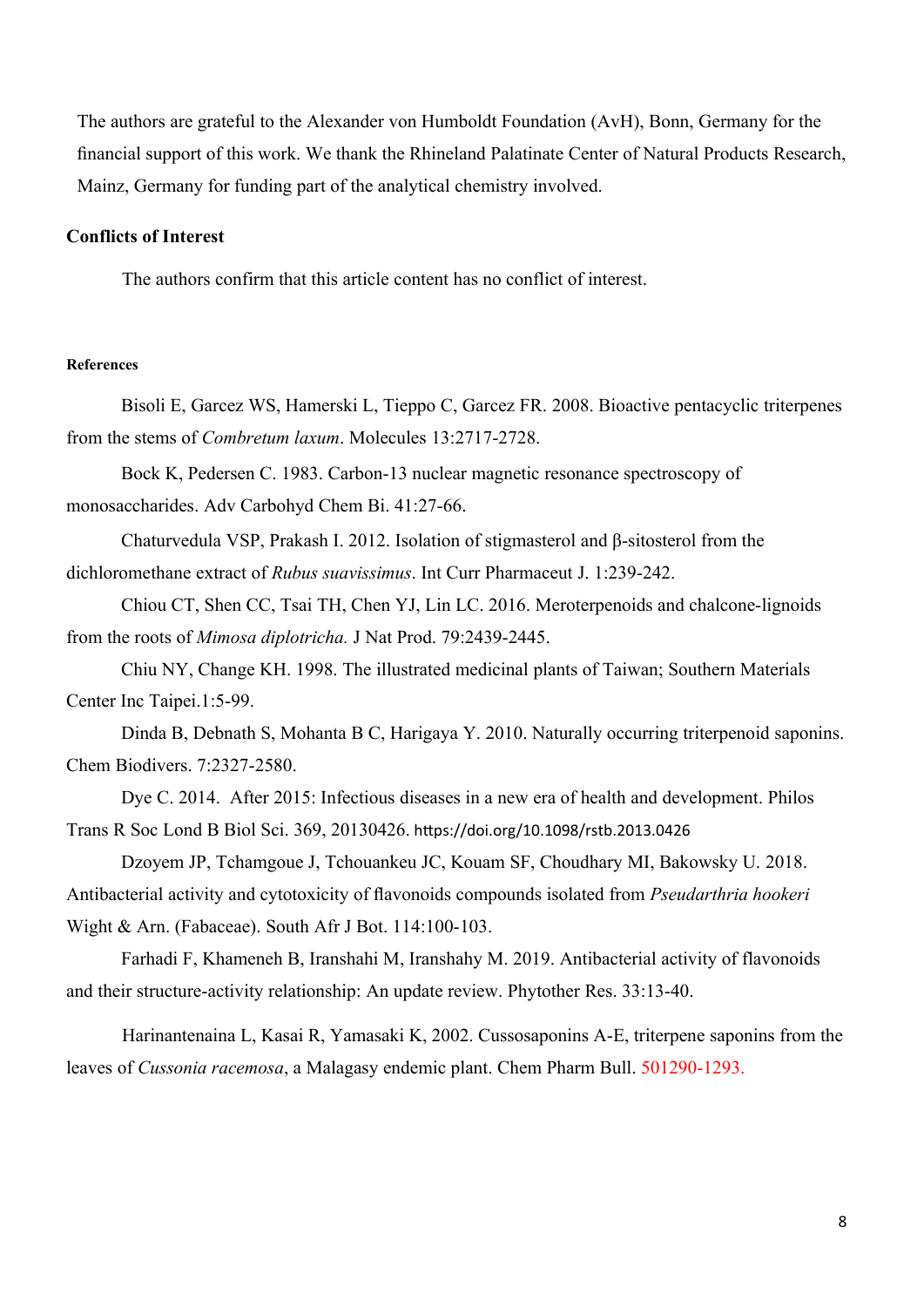Hoet S, Pieters L, Muccioli GG, Habib-Jiwan J-L, Opperdoes FR, Quetin-Leclercq J. 2007. Antitrypanosomal activity of triterpenoids and sterols from the leaves of *Strychnos spinosa* and related compounds. J Nat Prod 70:1360-1363.

Huan VD, Yamamura S, Ohtani K, Kasai R, Yamasaki K, Nham NT, Chau HM. 1998. Oleanane saponins from *Polyscias fruticosa*. Phytochemistry 47:451-457.

Ighodaro A, Anegbe B, Ogbeide OK, Onaiwu EG. 2015. The phytochemical and chemotherapeutic effect of three indigenous Africa plant used in asthma therapy. J Pharmacogn Phytochem 3:244-247.

Jiang Y, Massiot G, Lavaud C, Teulon J-M, Gufichot C, Haag-Berrurier M, Antons R. 1991. Triterpenoid glycosides from the bark of *Mimosa tenuiflora*. Phytochemistry 30:2357-2360.

Kaundal M, Akhtar M, Deshmukh R. 2017. Lupeol isolated from *Betula alnoides* ameliorates amyloid beta induced neuronal damage via targeting various pathological events and alteration in neurotransmitter levels in rat's brain. J Neurol Neurosci. 8:1-8.

Kowa TK, Zofou D, Mbouangoure R, Tala MF, Wabo HK, Tan N-H, Titanji VPK, Tane P. 2016. Antiplasmodial activity and cytotoxicity of isolated compound from the stem bark of *Anthocleista liebrechtsiana*. Rec Nat Prod. 10:287-293.

Largo GJR, Rideout JA, Ragasa CY. 1997. Bioactive carotenoid from *Mimosa invisa*. Philipp J Sci. 126:107-115.

Li YL, Li J, Wang NL, Yao XS. 2008. Flavonoids and a new polyacetylene from *Bidens parviflora* Willd. Molecules 13:1931-1941.

Lin LC, Chiou CT, Cheng JJ. 2011. 5-Deoxyflavones with cytotoxic activity from *Mimosa diplotricha*. J Nat Prod 74:2001-2004.

Mahato S, Kundu PA. 1994. <sup>13</sup>C NMR spectra of pentacyclic triterpenoids, A compilation and some salient features. Phytochemistry 37:1517-1575.

[Meckes-Lozoya](https://pubmed.ncbi.nlm.nih.gov/?term=Meckes-Lozoya+M&cauthor_id=2103705) M, [Lozoya](https://pubmed.ncbi.nlm.nih.gov/?term=Lozoya+X&cauthor_id=2103705) X, [González](https://pubmed.ncbi.nlm.nih.gov/?term=Gonz%C3%A1lez+JL&cauthor_id=2103705) JL. 1990. Pharmacological properties *in vitro* of various extracts of *Mimosa tenuiflora* (tepescohuite). Arch Invest Med. 21:163-169.

Monção NBN, Araújo BQ, Silva JDN, Lima DJB, Ferreira PMP, Airoldi FPDS, Cláudia P, Citó AMDGL. 2015. Assessing chemical constituents of *Mimosa caesalpiniifolia* stem bark: possible bioactive components accountable for the cytotoxic effect of *M. caesalpiniifolia* on human tumour cell lines. Molecules 20:4204-4224.

Musialik M, Kuzmicz R, Pawłowski TS, Litwinienko G. 2009. Acidity of hydroxyl groups: an overlooked influence on antiradical properties of flavonoids. J Org Chem. 74:2699-2709.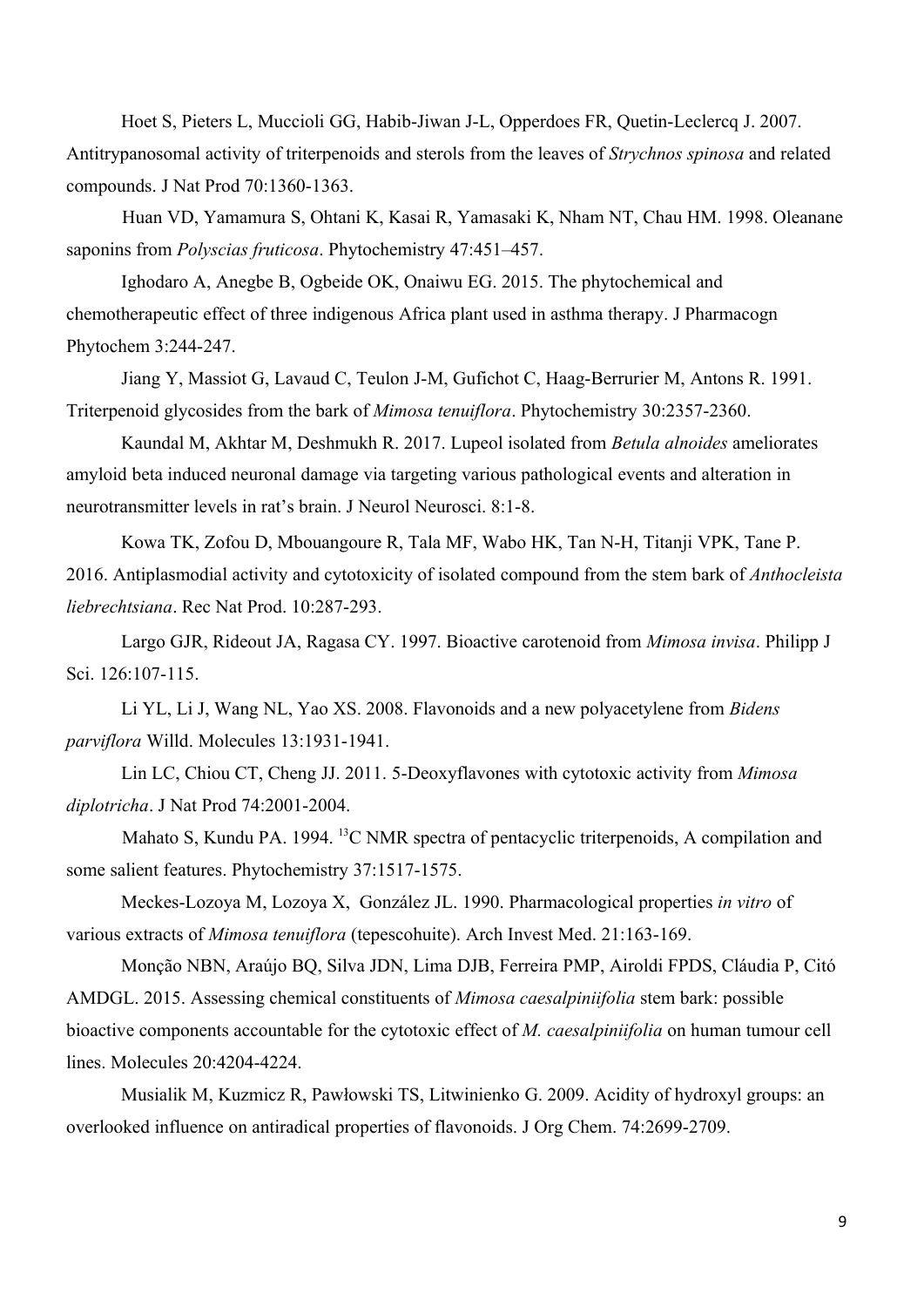Nadella D, Paarakh PM, Vedamurthy AB. 2012. Isolation of phytoconstituents from the stem bark of *Holoptelea integrifolia* (Roxb) Planch. J Pharm Res. 5:532-533.

Nascimento IAD, Braz-Filho R, Carvalho MGD, Mathias L, Fonseca FDA. 2012. Flavonolignoids and other compounds isolated from *Mimosa artemisiana* Heringer. Quím Nova 35:2159-2164.

Nguyen T, Nguyen T, Nguyen H, Nguyen S, Nguyen P. 2009. Oleanane saponins from *Polyscias guilfoylei* BAIL. (Araliaceae). Sci Technol Dev J. 12:21–28.

[Noté](https://pubmed.ncbi.nlm.nih.gov/?term=Not%C3%A9+OP&cauthor_id=19153973) OP, [Mitaine-Offer](https://pubmed.ncbi.nlm.nih.gov/?term=Mitaine-Offer+AC&cauthor_id=19153973) A-C, [Miyamoto](https://pubmed.ncbi.nlm.nih.gov/?term=Miyamoto+T&cauthor_id=19153973) T, [Paululat](https://pubmed.ncbi.nlm.nih.gov/?term=Paululat+T&cauthor_id=19153973) T, [Pegnyemb](https://pubmed.ncbi.nlm.nih.gov/?term=Pegnyemb+DE&cauthor_id=19153973) DE, [Lacaille-Dubois](https://pubmed.ncbi.nlm.nih.gov/?term=Lacaille-Dubois+MA&cauthor_id=19153973) M-A. 2009. Tetrapterosides A and B, two new oleanane-type saponins from *Tetrapleura tetraptera*. Magn Res Chem. 47:277-282.

Nzowa LK, Barboni L, Teponno RB, Ricciutelli M, Lupidi G, Quassinti L, Bramucci M, Tapondjou AL. 2010. Rheediinosides A and B, two antiproliferative and antioxidant triterpenesaponins from *Entada rheedii*. Phytochemistry 71:254-261.

Oliveira JFS, Rocha JDS, Lessa LO, Albiquerque JM, Bastos MLA, Verissimo RCSS, Barbosa CV, Alvino V, Bernardo THL. 2017. Antimicrobial and antiseptic activity of genus *Mimosa* spp.: A literature review. J Chem Pharm Res. 9:218-222.

Ponou BK, Nono RN, Teponno RB, Tapondjou AL, Lacaille-Dubois M-A, Quassinti L, Bramucci M, Barboni L. 2014. Bafouoside C, a new triterpenoid saponin from the roots of *Cussonia bancoensis* Aubrev. & Pellegr. Phytochem Lett. 10:255-259.

Šivel M, Kráčmar S, Fišera M, Klejdus B, Kubáň V. 2014. Lutein content in Marigold flower (*Tagetes erecta* L.) concentrates used for production of food supplements. Czech J Food Sci. 32:521- 525.

Vázquez E, Martínez EM, Cogordán JA, Delgado G. 2001. Triterpenes, phenols, and other constituents from the leaves of *Ochroma pyramidale* (Balsa Wood, Bombacaceae). Preferred conformations of 8-C-*β*-D-Glucopyranosyl-apigenin (vitexin). Rev Soc Quím Méx. 45:254-258.

Xie Y, Yang W, Tang F, Chen X, Ren L. 2015. Antibacterial activities of flavonoids: structureactivity relationship and mechanism. Curr Med Chem. 22:132-149.

Yoo HS, Lee JS, Kim CY, Kim J. 2004. Flavonoids of *Crotalaria sessiliflora*. Arch Pharm Res. 27:544-546.

Yusuf UK, Abdullah N, Bakar B, Itan K, Abdullah F, Sukari MA. 2003. Flavonoid glycosides in the leaves of *Mimosa species*. Biochem Syst Ecol. 31:443-445.